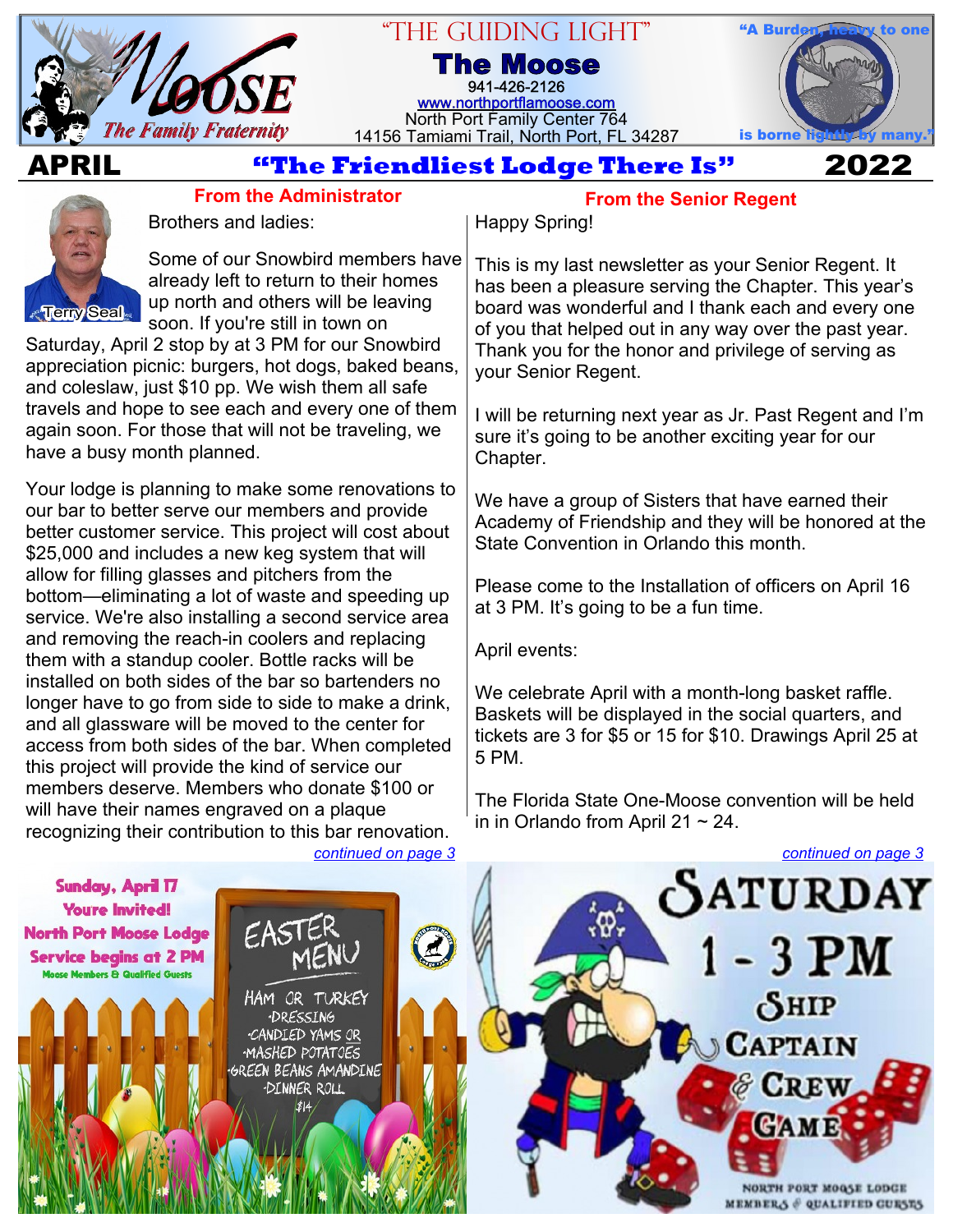# **The Guiding Light**

A monthly publication of North Port Moose Lodge #764

Page Number 2

#### **LODGE & CHAPTER OFFICERS 2021 - 2022** General Membership Meetings (men & women attend) Second Tuesday of the Month: **April 12 @ 7 PM** Fourth Tuesday of the Month: **April 26 @ 7 PM Moose Lodge #764 Meetings Schedule** Women of the Moose Chapter 1892 meet on the **second Thursday of every month at 6:00 PM in the annex**. The Chapter Board of Officers meet on the 4th Thursday at 6:00 PM: All women in the the North Port Moose are invited to join our Chapter. Sr Regent: Shirley Roosevelt Secretary: Christa Torrance Treasurer: Becky Brooke Chapter meeting **April 14 6:00 PM May 12 6:00 PM** Chapter meeting **FMA District 22 April 9 Venice #1308** President Ed Mell Vice President Gene Herbst Chaplain Tom Creighton Treasurer Fred Leonard Administrator Terry Seal Jr Past Pres Mike Lambert Trustee Don Caron Trustee Paul Stevens Trustee Jim Godshal Sqt at Arms Bill Hostetler Asst. Sgt at Arms George Garmon Inner Guard Mike Gomez Outer Guard Dominic Russo **Moose Legion meets 4th Tuesday @ 5 PM**

**From the Lodge President**

Men and women of Moose Lodge #764:

I want to thank all the board members, administrators, women's chapter, bar and food servers, kitchen staff, and volunteers, especially my wife who worked with me and helped me the past two years that I served as Lodge governor and president. Without your help, I could not have done it. It was a rough two years due to the Covid crisis but we were strong and survived. Our membership has more than doubled in the past two years and it's all because of everyone's hard work and being friendly to our members. Please keep it up and support our new board of officers being elected for the upcoming year. It was an honor to serve you.

You need to show your card to the bartenders, they will ask you for it. We know they know you but due to the IRS laws and moose international rules, you must have it and show it and also remember you can only sign a guest two times within a year the third time they must join. If your dues have expired you can't be signed in by anyone you need to get renewed so see Terry Seal, Lodge Administrator, at the office or do it online at mooseintl.org

Remember that the Lodge general meetings are on the second and fourth Tuesdays of the month at 7 PM in the office annex beside the Lodge home. Remember, women you are now part of the 7 PM general meeting, come see what's going on at our lodge meetings.

The Moose Legion meeting is on the fourth Tuesday at 5 PM. The FMA District 22 meeting is on April 9 at noon at Venice Lodge #1308. Please plan to attend and support our district president.

The election of officers will be held on April 12 from 5:30 - 7 PM for the May-April 2022-2023 year. The installation of officers and the women's chapter will be on April 16 with the women at 3 PM and the Lodge officers at 4 PM. Please join the celebration.

Our membership is growing at a fast pace so please be patient with our wait staff, our bartenders, and our members. Please welcome the new members and make them feel at home. We are known as the friendliest lodge around so please help keep it this way and talk to people.